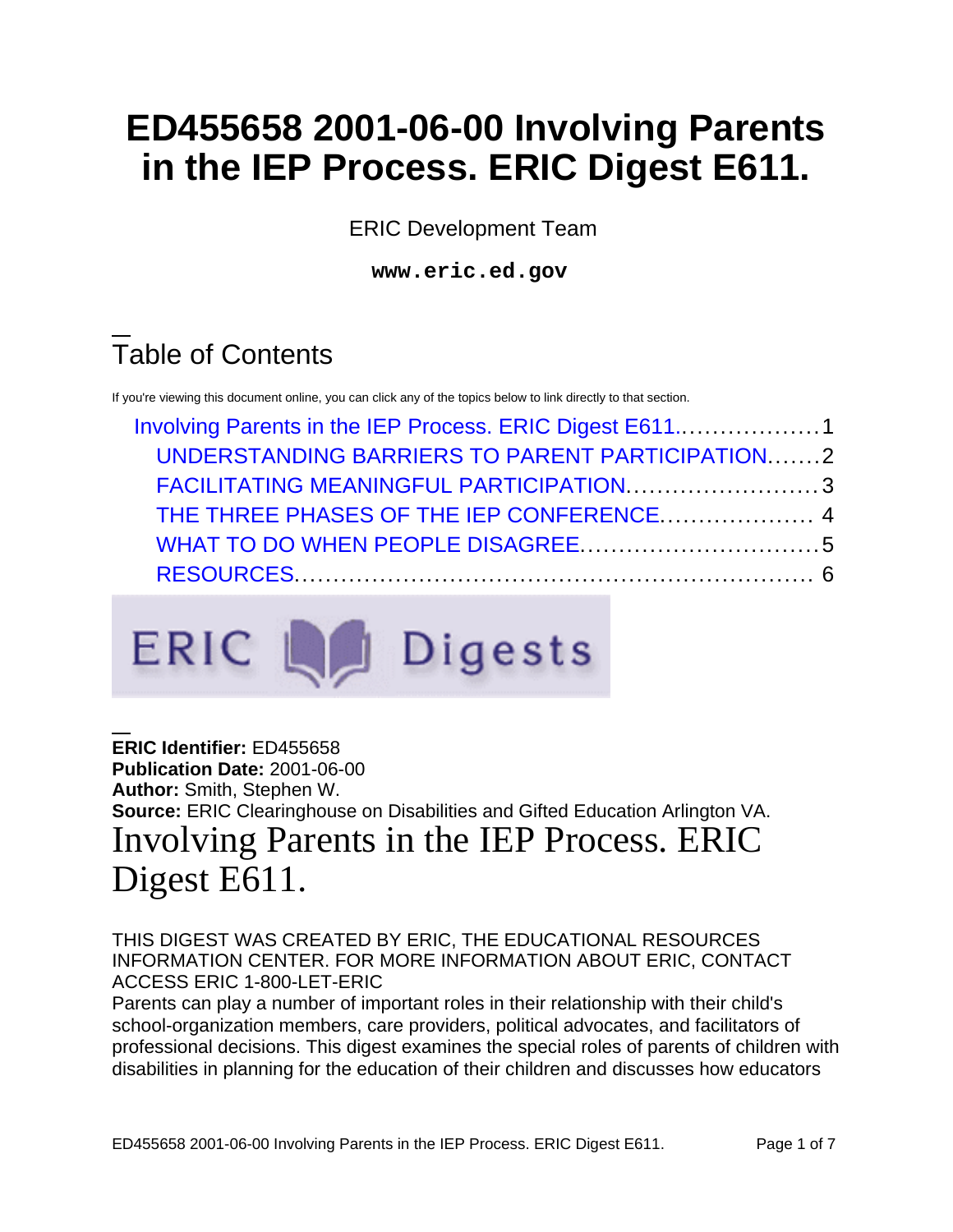can work effectively with parents to create meaningful individualized education programs (IEPs).

The parents' role as committee members and educational decision makers in creating IEPs was established in 1975 by the Education for All Handicapped Children Act, now known as Individuals with Disabilities Education Act (IDEA). Even though parent involvement is a defining feature of IDEA, Congress, as part of the 1997 reauthorization of IDEA, believed that parental involvement needed strengthening. As a result, parents' rights and responsibilities are again in the forefront as a necessary ingredient for appropriate and individualized educational programming, mandating that schools provide an opportunity for active parental participation in decisions about the education of children.

The involvement of parents in the IEP process has many benefits:

- \* Increase the teacher's understanding of the child's environment
- \* Add to parents' knowledge of the child's educational setting
- \* Improve communication between parents and the school
- \* Increase the school's understanding of the child

\* Increase the likelihood that, with improved understanding between home and school, mutually agreed upon educational goals will be attained.

### <span id="page-1-0"></span>UNDERSTANDING BARRIERS TO PARENT PARTICIPATION

IEP process:<br>●<br>● When parents are not active in the IEP process, educators may sometimes misinterpret their lack of involvement. They may believe that parents are satisfied with the decisions being made for their child and do not see the need for further participation, are apathetic about their involvement in the IEP process, or do not have enough information about their child's functioning and the nature of the decisions to be made to allow them to participate. Yet numerous barriers may preclude a parent's active participation in the

Communication problems and educational jargon.

Communication problems and lack of understanding of the school system may result from the intricate and sometimes arcane language used in the IEP. Law-related elements, the meaning of statistical analyses, and terminology about placement and programming options (e.g., resource room, mainstreaming, inclusion, self-contained)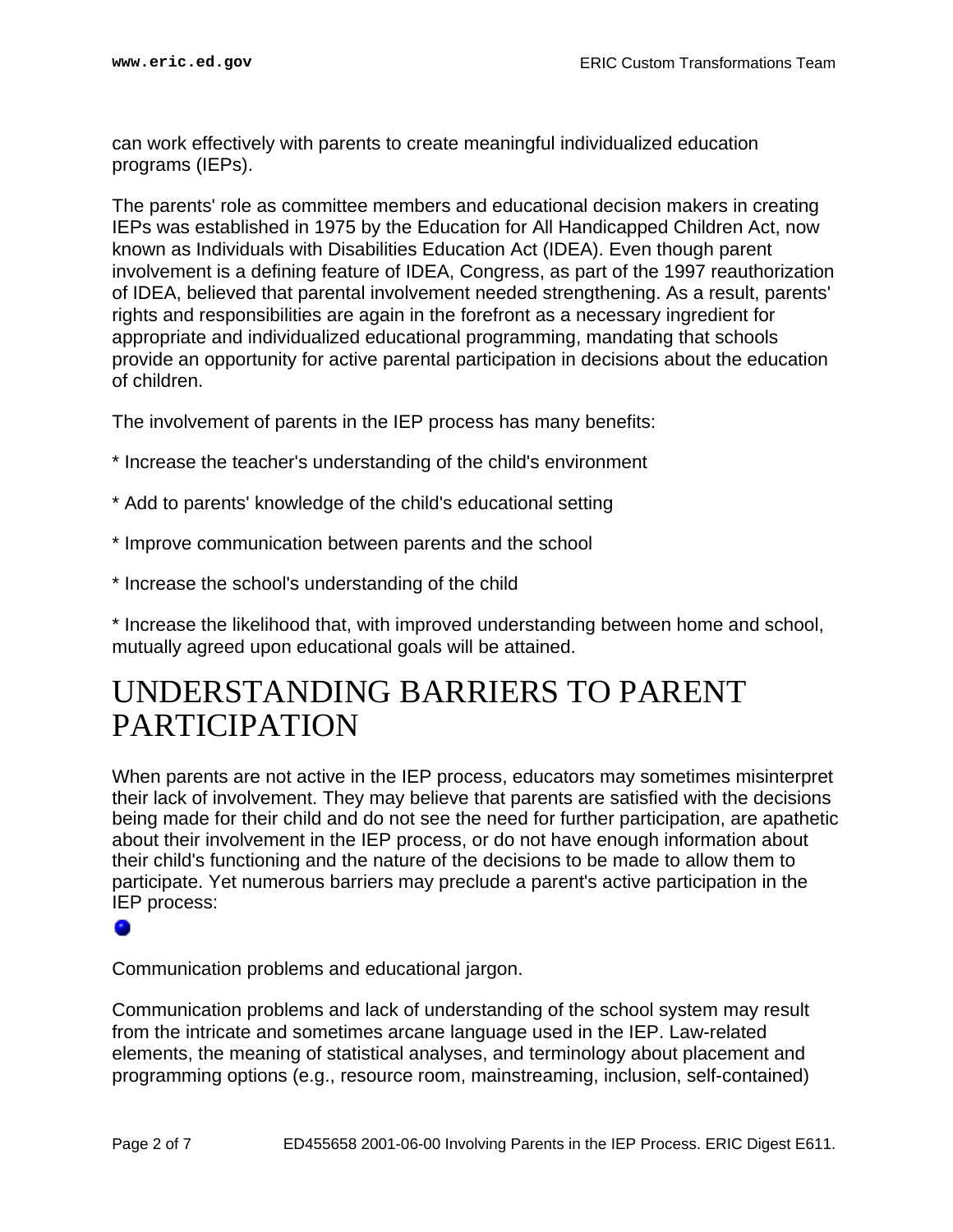may confuse or discourage a parent.

# •

Lack of understanding of the school system, lack of knowledge of how to help their child, or feelings of inferiority.

Sometimes parents feel ill equipped to provide meaningful educational information about their child that can help professionals develop special education programming. The professional staff's lack of understanding of the student's culture or language may lead parents to feel inferior or inhibited. For example, some parents are from places in the world where they were not allowed to question or disagree with authority figures, and so they may be reticent to assert their opinions with professionals.

#### •

Logistical problems.

Parents' participation might be hindered by lack of transportation or child-care, or scheduling difficulties related to work or other responsibilities.

## <span id="page-2-0"></span>FACILITATING MEANINGFUL PARTICIPATION

An obvious barrier to parental participation is a language difference. As much as possible, all correspondence with parents should be in their native language-not only to avoid confusion, but also to establish trust in the IEP process. At times an interpreter may facilitate more effective communication.

Prior to the meeting, educators should solicit information from the parents about their preferences and needs regarding the conference, including a convenient time and place.

School staff and parents can decide if the student should attend the conference, with parental preferences respected.

It would also be helpful to determine if the family would like to invite an advocate to the meeting. A family advocate (e.g., clergy member, friend, counselor, university faculty, legal advisor, nurse/doctor) can assist parents in asking questions, understanding programming and placement options, or identifying family-specific issues. An advocate can assist a family in building a child-centered, long-lasting partnership with district and school personnel. When viewed as a promoter and supporter of the child and family, an advocate becomes a valued invited guest and not an adversary.

Parents must be formally notified in writing about the purpose of the meeting, the time and location, and participants. Including participants' positions (principal or designee,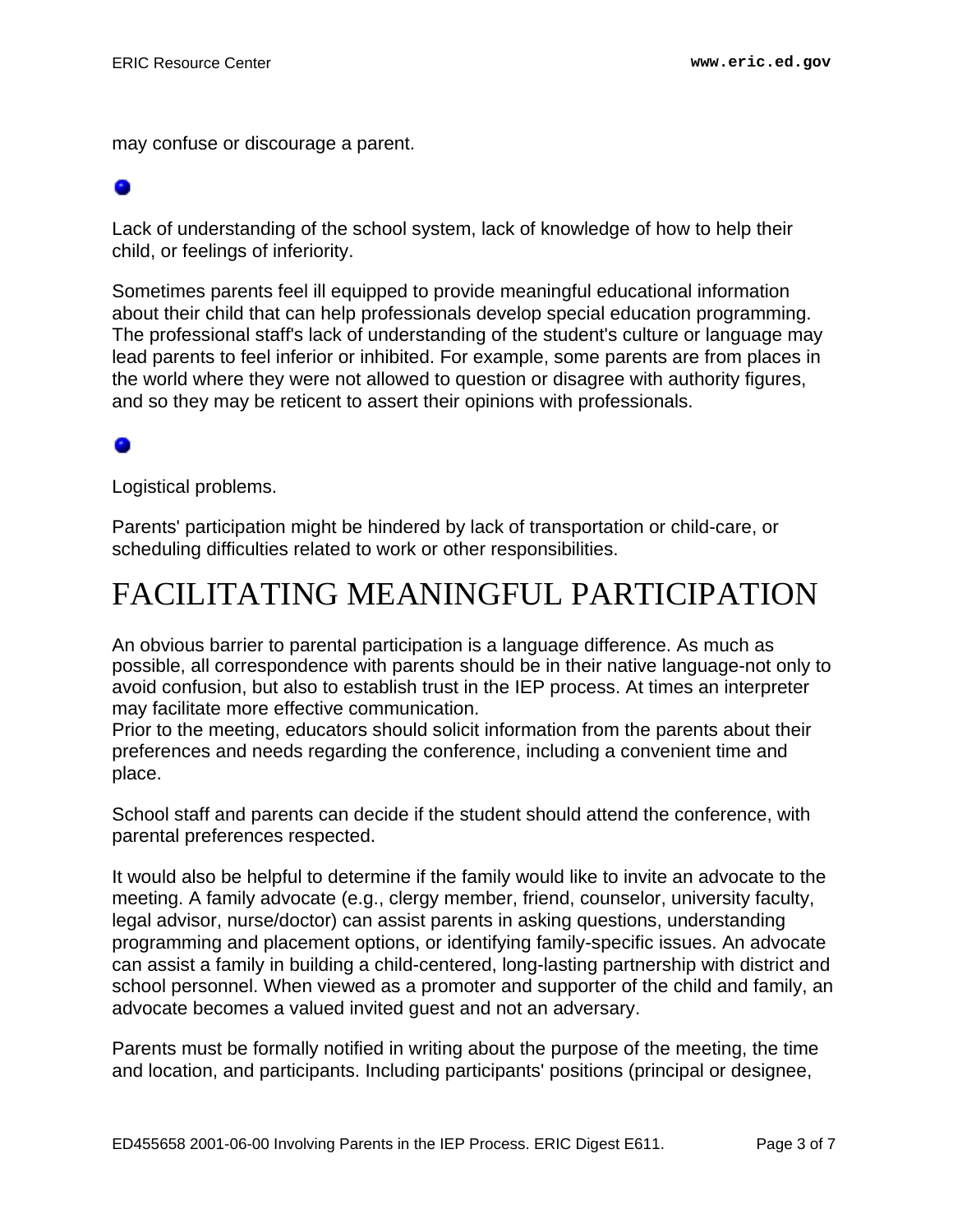special education teacher, general education teacher, etc.) as well as their names can help parents understand who they are and why they will be attending the meeting.

At the outset of the meeting, educators should:

- \* greet the family members and advocate,
- \* provide a list of all participants,
- \* introduce all in attendance with a brief explanation about their role in the conference,
- \* state the purpose of the meeting,
- \* make positive observations about the child,

\* emphasize that the parents possess helpful information about the child and that they are partners in this process,

\* provide enough time to complete deliberations, or offer to reschedule the meeting to complete the agenda. Include time to ensure that family members understand their legal rights.

### <span id="page-3-0"></span>THE THREE PHASES OF THE IEP CONFERENCE

Reviewing the evaluation and performance level.

Avoid educational jargon when reviewing the results of the formal evaluation. Parents should receive a summary of the findings that emphasize the child's strengths, gifts, abilities, and needs. Diagnostic personnel should explain the tests and provide parents with a copy of the results. Be sure that parents understand the findings of the evaluation, and give them the opportunity to ask questions. Provide a chance for them to express their views of the child's abilities and needs, especially from the home point of view. Parents need to feel that the evaluation is an accurate reflection of their child.

# •

Developing instructional goals and objectives.

When developing the student's instructional goals and objectives, it is crucial that parents, advocates, and students share their expectations about the student's future participation in school, the home, and the community. Educational and vocational goals and objectives consistent with the expectations of the student and family can then be developed and prioritized with the student's needs in mind. At the same time, parents, advocates, and other family members can indicate which objectives they can help teach or reinforce at home. Procedures for evaluating achievement of goals and objectives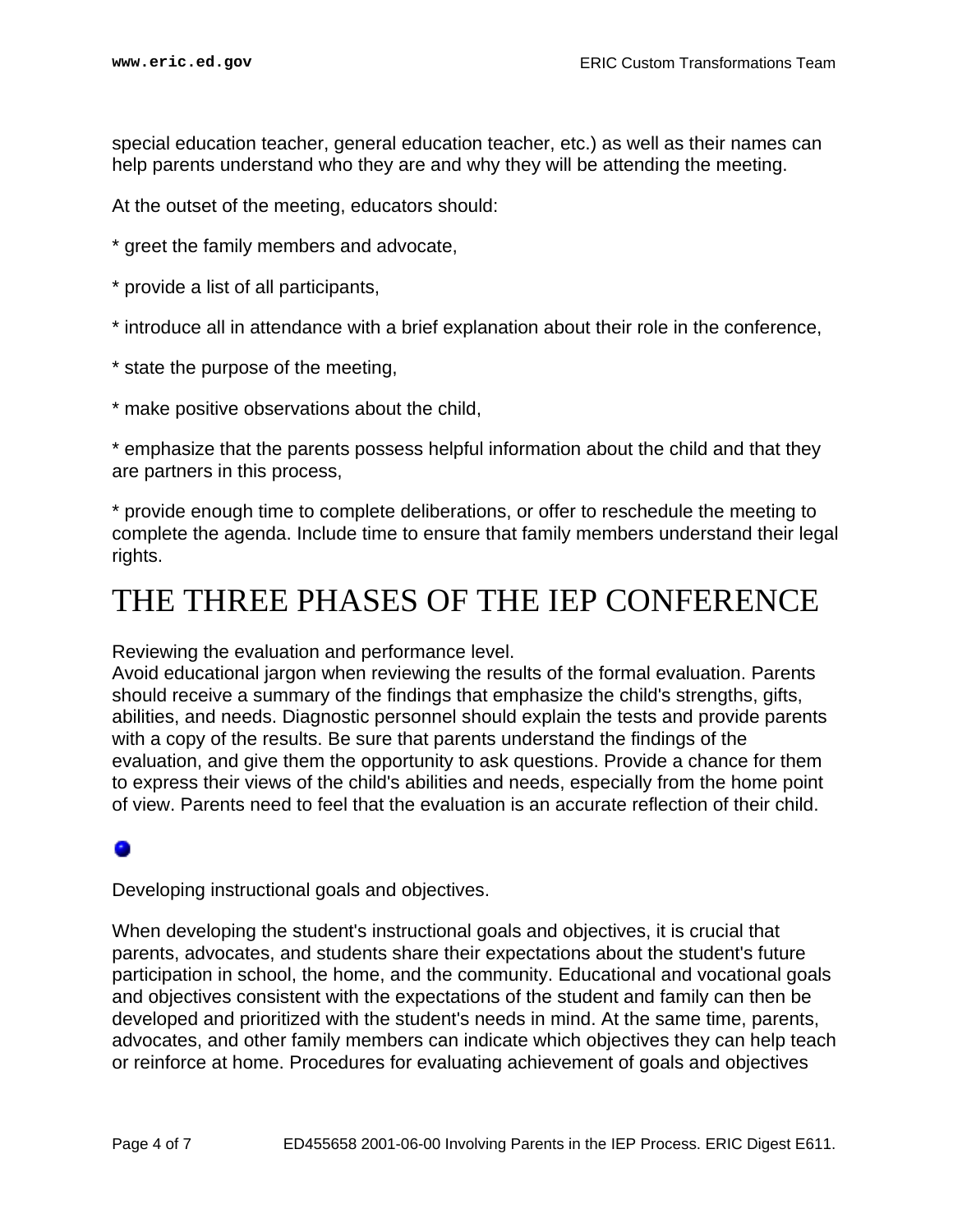should be discussed and schedules set.

# •

Determining placement and related services.

Parents, advocates, and other family members can provide invaluable information to help determine placement options and related services for the student. The placement option selected (regular education classroom, resource room, self-contained class, separate building, home or hospital) must allow the student to participate in typical school experiences with typical peers as much as possible. Since parents may have concerns about the integration of their child in a school setting, including questions of safety, attitudes of regular education teachers towards special education students, program quality, transportation, and potential for failure, these concerns should be addressed in the planning for the child.

Accommodations in the classroom and in testing must be listed, and when applicable, plans for family services, behavioral interventions, and meeting transition needs must be developed. Necessary related services, such as speech pathology and audiology or psychological services, must be identified. At this point it is necessary to determine dates for initiating services and their anticipated duration and to identify individuals who will be responsible for delivering the services.

At the end of the conference, clarify and summarize major decisions and the responsibilities of participants, including family members and advocates. Identify strategies to ensure that future communications with parents are ongoing and collegial in order to maximize the benefits of the program for the student. Thanking the parents, family members, and advocate is paramount in emphasizing that their active participation is a valued and essential part of the decision-making process.

### <span id="page-4-0"></span>WHAT TO DO WHEN PEOPLE DISAGREE

Team members should recognize that there is always a chance for disagreement. If this happens, everyone involved in the IEP process should keep in mind that the student's interests are the main objective, and regardless of the outcome, school personnel and parents will still have to work together.

The best, fastest, and least costly way to solve a conflict is through informal problem solving. If team members are unable to resolve the conflict, an outside person, whose selection is agreed upon by all parties, can act as an independent facilitator to bring clarity to the problem. This should be someone who can listen attentively and whom everyone trusts. All involved in the process should keep open minds and again, try to do what is best for the student.

Some situations demand more formal means of resolving differences. IDEA is clear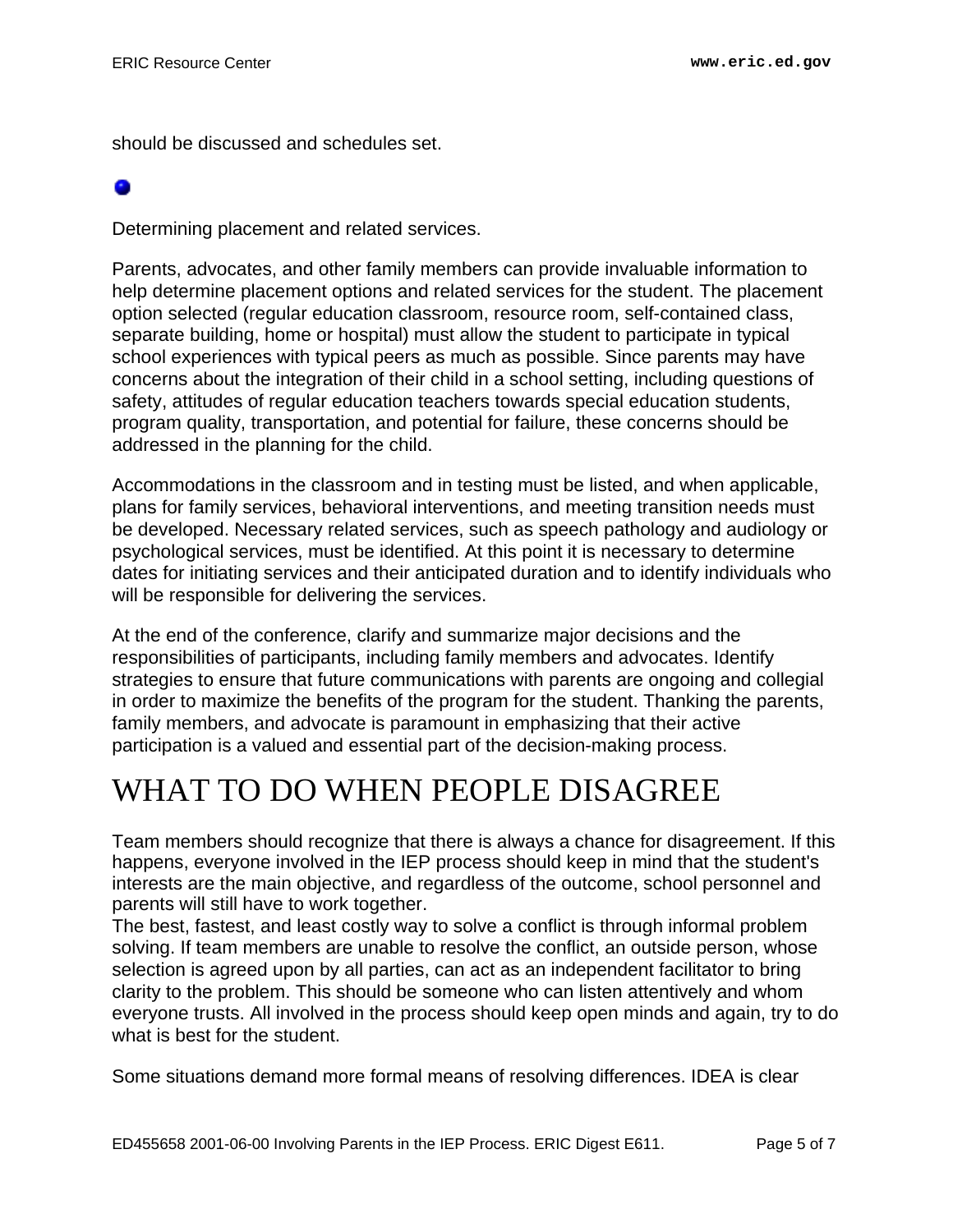about the legal rights of state and local education agencies and parents as well as specific procedures that must be followed when IEP team members disagree. Mediation is a voluntary and confidential process that brings conflicting parties together to obtain a written agreement. If an agreement cannot be reached in mediation with a trained mediator, the more formal "due process hearing" is in order. Due process hearings are long, tedious procedures that can be extremely costly for everyone involved. They start with a signed complaint and are administered by a qualified and impartial person. The decision made as the result of a due process hearing is final unless school personnel or parents file an appeal to the state board of education.

In summary, supporting the active participation of parents and advocates in the IEP process will focus the IEP on the intent of IDEA: the development of a comprehensive program, with goals and objectives that are relevant and acceptable to parents, regular teachers, and special education teachers. Active participation assumes that the parental role as educational decision maker is one that is supported by the school system and will lead to closer communication between home and school.

## <span id="page-5-0"></span>RESOURCES

Harry, B., Kalyanpur, M., & Day, M. (1999). Building cultural reciprocity with families. Baltimore, MD: Paul H. Brookes Publishing Company. Dunst, C., Hamby, D. Tivette, C., Raab, M. & Bruder, M. (2000). Everyday family and community life and children's naturally occurring learning opportunities. Journal of Early Intervention, 23(3), 151-164.

Parent Advocacy Coalition for Educational Rights (PACER) Center, 8161 Normandale Blvd., Minneapolis, MN 55437 (952-838-9000), www.pacer.org

Federation for Children with Mental Health Needs, 1101 King Street, Alexandria, VA 22314 (703-684-7710), www.ffcmh.org

-----

ERIC Digests are in the public domain and may be freely reproduced and disseminated, but please acknowledge your source. This digest was prepared with funding from the Office of Educational Research and Improvement (OERI), U.S. Department of Education (ED) under Contract No. ED-99-CO-0026. The opinions expressed in this publication do not necessarily reflect the positions or policies of OERI or ED.

-- **Title:** Involving Parents in the IEP Process. ERIC Digest E611. **Document Type:** Information Analyses---ERIC Information Analysis Products (IAPs) (071); Information Analyses---ERIC Digests (Selected) in Full Text (073); **Available From:** ERIC Clearinghouse on Disabilities and Gifted Education, Council for